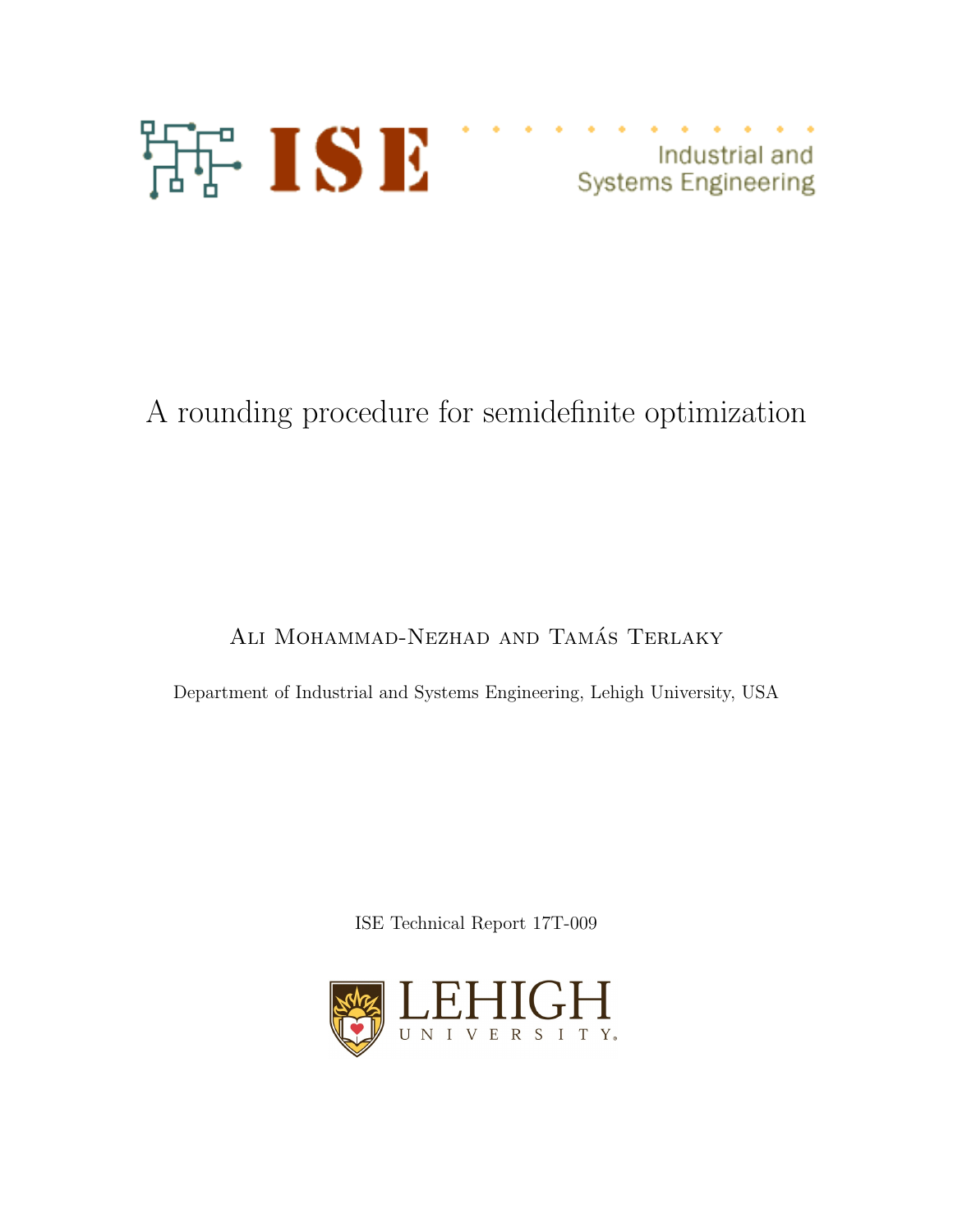# A rounding procedure for semidefinite optimization

Ali Mohammad-Nezhad<sup>a,\*</sup>, Tamás Terlaky<sup>a,1</sup>

*<sup>a</sup>Department of Industrial and Systems Engineering, Lehigh University, 200 West Packer Avenue, Bethlehem, PA 18015-1582*

#### Abstract

Recently, Mohammad-Nezhad and Terlaky studied the identification of the optimal partition for semidefinite optimization. An approximation of the optimal partition was obtained from a bounded sequence of solutions on, or in a neighborhood of the central path. Here, we use the approximation of the optimal partition in a rounding procedure to generate an approximate maximally complementary solution. The procedure generates a rounded primal-dual solution from an interior solution, sufficiently close to the optimal set, by solving two least square problems.

*Keywords:* Semidefinite optimization, Optimal partition, Interior point methods, Maximally complementary solution *2010 MSC:* 90C22, 90C25, 90C51

# 1. Introduction

The notion of optimal partition for linear optimization (LO) and linear complementarity problems (LCPs) is wellknown in the literature of interior point methods (IPMs). For LO, the Goldman-Tucker theorem **5** proves the existence of strictly complementary solutions, and hence the partition of the index set of the variables to two disjoint complementary sets. For LCPs  $[9]$ , only maximally complementary solutions exist. Hence, the optimal partition consists of three disjoint sets.

Goldfarb and Scheinberg [4] extended the concept of the optimal partition to semidefinite optimization (SDO), and Yildirim [17] presented a facial description of the optimal partition for linear conic optimization with self-dual cones. The optimal partition for second-order conic optimization was studied by Bonnans and Ramírez  $\boxed{1}$ . Peña and Roshchina [11] established the complementarity partition for a multifold homogeneous conic system.

The optimal partition provides a characterization of the optimal set, and it is uniquely defined for SDO problems with strong duality. The optimal partition information can be used in a so called rounding procedure to generate either a maximally or strictly complementary solution, see e.g., Ye  $[16]$  and Roos, Terlaky, and Vial  $[12]$  for LO, and Illés, Peng, Roos, and Terlaky [9] and the references there in for LCP. Recently, Terlaky and Wang [15] and Mohammad-Nezhad and Terlaky [10] have investigated the identification of the optimal partition for SOCO and SDO, respectively. The rationale behind the identification of the optimal partition is closely interconnected with the limiting

⇤Corresponding author

*Email addresses:* alm413@lehigh.edu (Ali

Mohammad-Nezhad), terlaky@lehigh.edu (Tamás Terlaky)

behavior of the central path and the existence of a maximally complementary solution. In [10], the approximation of the optimal partition was obtained from the eigenvectors of interior solutions, on or in a neighborhood of the central path, whose accumulation points form orthonormal bases for the subspaces of the optimal partition.

In this paper, we revisit the identification of the optimal partition given in [10] for SDO. Our contribution is a rounding procedure for an approximate maximally complementary solution of SDO. We use the approximation of the optimal partition from [10] to generate an approximate maximally complementary solution through solving a pair of auxiliary problems. To the best of our knowledge, the identification of the optimal partition and rounding procedures for SDO have not been studied before in the literature of IPMs. The rest of this paper is built as follows. In Section  $\overline{2}$ , we review the concepts of the complementarity and optimal partition for SDO. In Section 3, we present a rounding procedure to generate an approximate maximally complementary solution and provide feasibility bounds for the primal and dual solutions. Concluding remarks and topics for future studies are presented in Section  $\overline{4}$ .

Throughout this paper,  $\mathbb{S}^n$  is the space of  $n \times n$  symmetric matrices,  $\mathbb{S}^n_+$  is the cone of  $n \times n$  positive semidefinite matrices, and ri(*.*) denotes the relative interior of a set. For a symmetric matrix  $\lambda_{[i]}(.)$  denotes the *i*<sup>th</sup> largest eigenvalue. Furthermore,  $\mathcal{R}(.)$  stands for the column space and Null(.) denotes the null space of a matrix. The Frobenius norm is indicated by  $\Vert . \Vert$ , and the  $l_2$  norm of a vector is denoted by  $\|\cdot\|_2$ . We use the notation  $(., ., . . . , .)$  to indicate the side by side arrangement of the column vectors and matrices.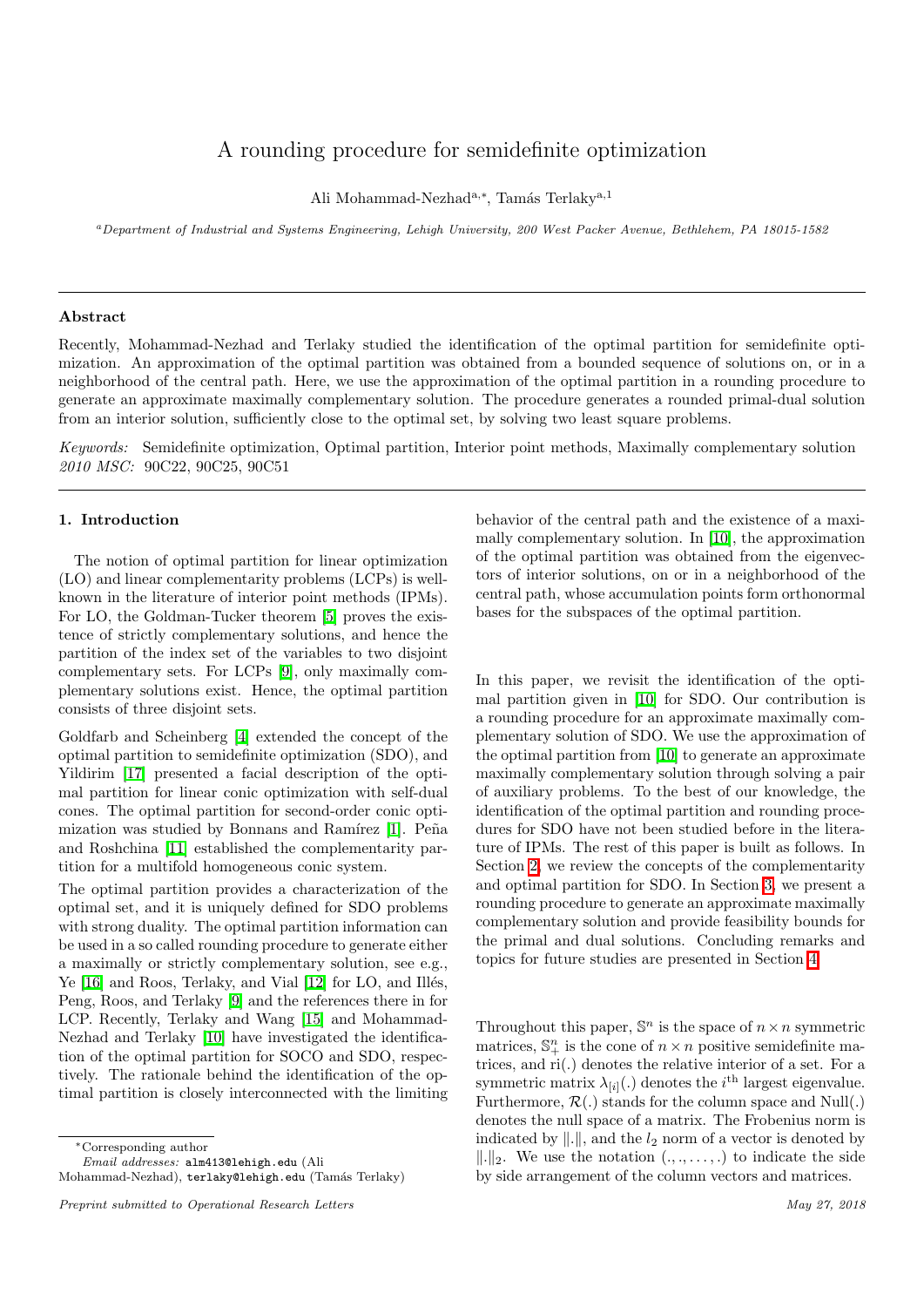#### 2. Preliminaries

A pair of primal and dual SDO problems in standard form can be phrased as

$$
\text{(P) min }\{ \langle C, X \rangle \mid \langle A^i, X \rangle = b_i, \ i = 1, \dots, m, \ X \succeq 0 \},
$$
\n
$$
\text{(D) max }\Big\{ b^T y \mid \sum_{i=1}^m y_i A^i + S = C, \ S \succeq 0, \ y \in \mathbb{R}^m \Big\},\
$$

where  $C, X, A^i \in \mathbb{S}^n$  for  $i = 1, \ldots, m, b \in \mathbb{R}^m$ , and the inner product is defined as  $\langle C, X \rangle := \text{tr}(CX)$ . Let  $\mathcal P$  and *D* denote the primal and dual feasible sets, and  $P<sup>∗</sup>$  and  $\mathcal{D}^*$  be the primal and dual optimal sets, respectively. The following assumptions are made throughout this paper:

Assumption 1. The matrices  $A^i$  for  $i = 1, \ldots, m$  are *linearly independent.*

Assumption 2. *The interior point condition (IPC) holds, i.e., there exists*  $(X^{\circ}, y^{\circ}, S^{\circ}) \in \mathcal{P} \times \mathcal{D}$  *with*  $X^{\circ}, S^{\circ} \succ 0$ *.* 

The IPC is standard in the literature of IPMs for linear and conic optimization [12]. It ensures that the primal and dual problems are solvable, and strong duality holds, i.e., for every primal-dual optimal solution we have  $XS = 0$ . The primal-dual optimal pair  $(X^*, y^*, S^*)$  is called maximally complementary (MC) if  $\text{rank}(X^* + S^*)$  is maximal over the optimal set, or equivalently, if  $(X^*, y^*, S^*) \in$ ri( $\mathcal{P}^* \times \mathcal{D}^*$ ), see e.g., Lemma 2.3 in [2]. An MC solution  $(X^*, y^*, S^*)$  is called strictly complementary if  $X^* + S^*$ 0. All  $X^* \in \text{ri}(\mathcal{P}^*)$  have the same range space, see e.g., Lemma 2.3 in  $\boxed{2}$  or Lemma 3.1 in  $\boxed{4}$ . The same is true for  $S^*$  with  $(y^*, S^*) \in \text{ri}(\mathcal{D}^*)$ . Recall **2** that an SDO problem may have no strictly complementary solution.

# *2.1. Optimal partition of SDO*

Let  $(X^*, y^*, S^*) \in \text{ri}(\mathcal{P}^* \times \mathcal{D}^*)$  be an MC solution. Since *X*⇤ and *S*⇤ commute by the complementarity condition, they are simultaneously diagonalizable, i.e., there exists an orthogonal matrix  $Q^*$  so that  $X^* = Q^* \Lambda (X^*) (Q^*)^T$ and  $S^* = Q^* \Lambda(S^*)(Q^*)^T$ , where  $\Lambda(X^*)$  and  $\Lambda(S^*)$  are diagonal matrices of the eigenvalues. Then  $\mathcal{R}(X^*)$  =  $\mathcal{R}(Q^*\Lambda(X^*))$  and  $\mathcal{R}(S^*) = \mathcal{R}(Q^*\Lambda(S^*))$  indicate that the subspaces  $\mathcal{R}(X^*)$  and  $\mathcal{R}(S^*)$  are orthogonal, and they are spanned by the eigenvectors associated with the positive eigenvalues of  $X^*$  and  $S^*$ , respectively. Let us define  $\mathcal{B} := \mathcal{R}(X^*), \, \mathcal{N} := \mathcal{R}(S^*), \, \text{and } \, \mathcal{T} := (\mathcal{R}(X^*) + \mathcal{R}(S^*))^{\perp},$ where  $\perp$  denotes the orthogonal complement of a subspace. Then  $(\mathcal{B}, \mathcal{T}, \mathcal{N})$ , which partitions  $\mathbb{R}^n$ , is called the optimal partition of an SDO problem. It is immediate that  $\mathcal{T} = \{0\}$  when a strictly complementary solution exists. Since  $(X^*, y^*, S^*) \in \text{ri}(\mathcal{P}^* \times \mathcal{D}^*)$ , the optimal partition is invariant w.r.t. the choice of  $(X^*, y^*, S^*)$ .

We consider  $Q := (Q_{\mathcal{B}}, Q_{\mathcal{T}}, Q_{\mathcal{N}})$  as an orthonormal basis partitioned according to the subspaces  $\beta$ ,  $\mathcal{T}$ , and  $\mathcal{N}$ . For instance, the eigenvectors associated with the positive eigenvalues of  $X^*$  and  $S^*$  can be chosen as orthonormal bases for  $\beta$  and  $\mathcal{N}$ , respectively. Theorem  $\boxed{1}$  characterizes  $\mathcal{P}^*$  and  $\mathcal{D}^*$ . For brevity, we define  $n_{\mathcal{B}} := \dim(\mathcal{B})$ ,  $n_{\mathcal{T}} := \dim(\mathcal{T})$ , and  $n_{\mathcal{N}} := \dim(\mathcal{N})$ .

Theorem 1 (Theorem 2.7 in [2]). *The primal and dual optimal solutions of SDO can be represented by*  $(Q_{\mathcal{B}}U_{\check{X}}Q_{\mathcal{B}}^T, \check{y}, Q_{\mathcal{N}}U_{\check{S}}Q_{\mathcal{N}}^T),$  where  $U_{\check{X}} \in \mathbb{S}_{+}^{n_{\mathcal{B}}}$  and  $U_{\check{S}} \in \mathbb{S}_{+}^{n_{\mathcal{N}}}$ . *If*  $n_B > 0$  *and*  $X^* \in \text{ri}(\mathcal{P}^*)$ , then  $U_{X^*} > 0$ . Analogously, *if*  $n_N > 0$  *and*  $(y^*, S^*) \in \text{ri}(\mathcal{D}^*)$ *, then*  $U_{S^*} > 0$ *.* 

From Theorem 1, for any  $(\check{X}, \check{y}, \check{S}) \in \mathcal{P}^* \times \mathcal{D}^*$  we have  $Q^T_{\mathcal{T}\cup\mathcal{N}}\check{X}Q_{\mathcal{T}\cup\mathcal{N}} = 0$  and  $Q^T_{\mathcal{B}\cup\mathcal{T}}\check{S}Q_{\mathcal{B}\cup\mathcal{T}} = 0$ , where  $Q_{\mathcal{T}\cup\mathcal{N}} := (Q_{\mathcal{T}}, Q_{\mathcal{N}})$ , and  $Q_{\mathcal{B}\cup\mathcal{T}} := (Q_{\mathcal{B}}, Q_{\mathcal{T}})$ .

**Remark 1.** At least one of  $n<sub>B</sub>$  or  $n<sub>N</sub>$  has to be positive by the IPC. The case with  $n_B = 0$  or  $n_N = 0$  turns out to be fairly trivial, and it is easy to show that this trivial case can actually happen. Hence, we can assume w.l.o.g. that both  $n<sub>B</sub>$  and  $n<sub>N</sub>$  are positive.

# *2.2. Approximation of the optimal partition*

The central path is defined as the set of solutions to

$$
\sum_{i=1}^{m} \frac{\langle A^i, X \rangle = b_i, \qquad i = 1, \dots, m, \quad n!}{X S = \mu I_n, \quad X, S \succeq 0,
$$

where  $XS = \mu I_n$  is the centrality condition, and  $I_n$  stands for the identity matrix of size *n*. Assuming linear independence of  $A^i$  for  $i = 1, \ldots, m$  and the IPC, for any given  $\mu > 0$  the solution  $(X(\mu), y(\mu), S(\mu))$ , so called central solution, is unique. It readily follows from the centrality condition that  $X(\mu)$  and  $S(\mu)$  commute, and thus they have a common eigenvector basis. Furthermore, it is well-known that the central path converges to an MC solution  $[6]$ .

Remark 2. The concept of the optimal partition is welldefined only when strong duality holds, and without the IPC the central path does not exist. It is known that the IPC can be made w.l.o.g., by using the self-dual embedding model, see e.g., [3]. Note that in this case, the embedding model is always well-posed (in terms of the IPC) even if the original problem is not.

Recall the condition number  $\sigma$  from [10]:

$$
\sigma_{\mathcal{B}} := \begin{cases} \max_{\check{X} \in \mathcal{P}^*} \lambda_{\min}(Q_{\mathcal{B}}^T \check{X} Q_{\mathcal{B}}), & \mathcal{B} \neq \{0\}, \\ \infty, & \mathcal{B} = \{0\}, \end{cases}
$$
 (1)

$$
\sigma_{\mathcal{N}} := \begin{cases} \max_{(\check{y},\check{S}) \in \mathcal{D}^*} \lambda_{\min}(Q_{\mathcal{N}}^T \check{S} Q_{\mathcal{N}}), & \mathcal{N} \neq \{0\}, \\ \infty, & \mathcal{N} = \{0\}, \end{cases}
$$
 (2)  

$$
\sigma := \min \{\sigma_{\mathcal{B}}, \sigma_{\mathcal{N}}\}.
$$

Condition number  $\sigma$  quantifies the magnitude of the eigenvalues on the central path. By the IPC and the compactness of the optimal set, there exists an MC solution, and the optimal values in  $\Box$  or  $\Box$  are attained. Hence,  $\sigma$  is well-defined and positive. See Appendix 1 in **10** for a positive lower bound on  $\sigma$ . Moreover, Section 5 in [10] adds more comments on the magnitude of  $\sigma$  and complexity of computing an exact solution of SDO.

Let  $\hat{X}(\mu) := Q^T X(\mu) Q$  and  $\hat{S}(\mu) := Q^T S(\mu) Q$  be an orthogonal transformation of  $(X(\mu), y(\mu), S(\mu))$  w.r.t. *Q*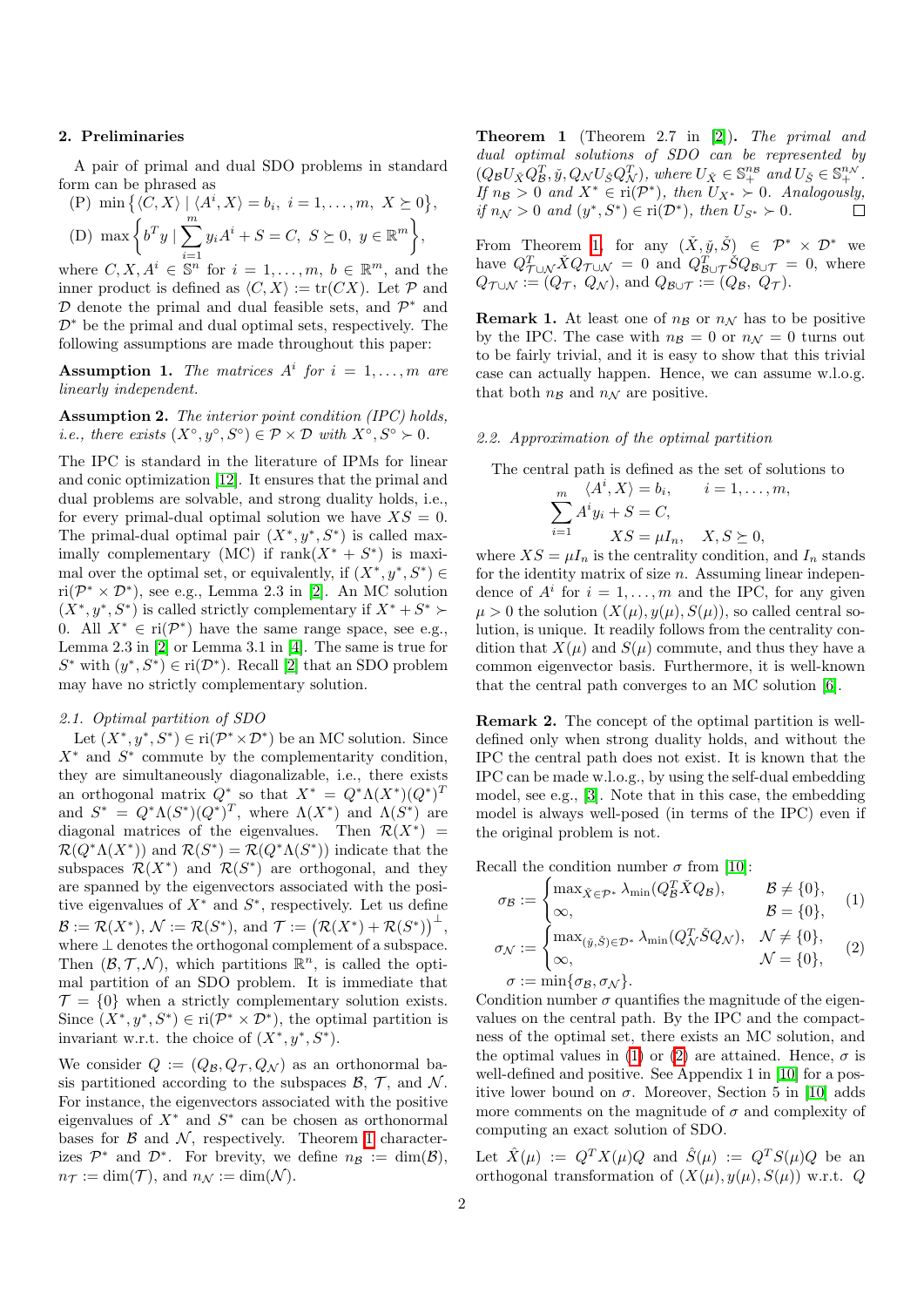(see Section  $\overline{2.1}$ ), where

$$
\hat{X}(\mu) := \begin{bmatrix} \hat{X}_{\mathcal{B}}(\mu) & \hat{X}_{\mathcal{B}\mathcal{T}}(\mu) & \hat{X}_{\mathcal{B}\mathcal{N}}(\mu) \\ \hat{X}_{\mathcal{T}\mathcal{B}}(\mu) & \hat{X}_{\mathcal{T}}(\mu) & \hat{X}_{\mathcal{T}\mathcal{N}}(\mu) \\ \hat{X}_{\mathcal{N}\mathcal{B}}(\mu) & \hat{X}_{\mathcal{N}\mathcal{T}}(\mu) & \hat{X}_{\mathcal{N}}(\mu) \end{bmatrix},
$$
\n(3)

and  $\hat{S}(\mu)$  is defined analogously. In [10], the derivation of bounds for  $Q^T_{\mathcal{T}\cup\mathcal{N}}X(\mu)Q_{\mathcal{T}\cup\mathcal{N}}$  and  $Q^T_{\mathcal{B}\cup\mathcal{T}}S(\mu)Q_{\mathcal{B}\cup\mathcal{T}}$  relies on an error bound result, see Theorem 3.3 in [14], for the following linear matrix inequality (LMI) systems

$$
\begin{cases}\n\mathcal{A}^s \operatorname{spec}(X) = b, \\
\operatorname{spec}(\check{S})^T \operatorname{spec}(X) = 0, \\
X \succeq 0, \\
\vdots \\
\begin{cases}\n(\check{X} \times \check{S}) \circ \mathcal{D}^* & \text{if } \check{S} \\
\vdots \\
\end{cases} \\
\text{vec}(\check{X} \times \check{S}) \circ \mathcal{D}^* & \text{if } \check{S} \text{ is } \check{S} \\
\end{cases}
$$

where  $(\check{X}, \check{y}, \check{S}) \in \mathcal{P}^* \times \mathcal{D}^*$  is a primal-dual optimal pair,  $\mathcal{A}^s := \left(\text{spec}(A^1), \ldots, \text{spec}(A^m)\right)^T$ 

and 
$$
spec(.)
$$
 is an isometry between  $\mathbb{S}^n$  and  $\mathbb{R}^{n(n+1)/2}$  stacking the upper triangular part of a symmetric matrix, in which the off-diagonal entries are multiplied by  $\sqrt{2}$ , see e.g.,  $2$ . Recall from the feasibility conditions that

$$
\langle X(\mu) - \check{X}, S(\mu) - \check{S} \rangle = 0,
$$
\n
$$
\text{triangleity of } \check{X} \text{ and } \check{S} \text{ implies}
$$
\n
$$
(4)
$$

which, by the optimality of  $\overline{X}$  and  $\overline{S}$ , implies  $\text{spec}(\check{S})^T \text{ avec } (X(\mu)) \leq n\mu, \quad \text{spec}(\check{X})^T \text{ avec } (S(\mu)) \leq n\mu.$ Therefore, by the orthogonal projection of svec  $(X(\mu))$  and svec  $(S(\mu))$  onto the affine subspaces

$$
\bar{\mathcal{L}}_{\mathcal{P}} := \left\{ x \mid x \in \text{spec}(\check{X}) + \text{Null}(\mathcal{A}^s), \text{ } \text{succ}(\check{S})^T x = 0 \right\},
$$
\n
$$
\bar{\mathcal{L}}_{\mathcal{D}} := \left\{ s \mid s \in \text{spec}(\check{S}) + \mathcal{R}((\mathcal{A}^s)^T), \text{ } \text{spec}(\check{X})^T s = 0 \right\},
$$
\nwe get

dist  $(Svec(X(\mu)), \bar{L}_P) \leq \theta_1 n \mu$ ,  $\text{dist}\left(\text{svec}\left(S(\mu)\right), \bar{\mathcal{L}}_{\mathcal{D}}\right) \leq \theta_2 n \mu,$ 

where dist(.,.) is induced by the Frobenius norm, and  $\theta_1$ and  $\theta_2$  depend on  $\mathcal{A}^s$  and  $\check{S}$ , and  $\mathcal{A}^s$  and  $\check{X}$ , respectively. Interestingly,  $\theta_1$  and  $\theta_2$  can be interpreted as Hoffman [7] condition numbers. Now, we derive an upper bound on the distance between a central solution and the optimal set.

**Lemma 2.** Let 
$$
(X(\mu), y(\mu), S(\mu))
$$
 with  
\n
$$
\mu \leq \hat{\mu} := \frac{1}{n} \min \left\{ \theta_1^{-1}, \theta_2^{-1} \right\}
$$
\nbe given. Then there exists  $(X_{\mu}, y_{\mu}, S_{\mu}) \in \mathcal{P}^* \times \mathcal{D}^*$  so that  
\n
$$
||X(\mu) - X_{\mu}|| \leq c(n\mu)^{\gamma}, \quad ||S(\mu) - S_{\mu}|| \leq c(n\mu)^{\gamma}, \quad (6)
$$

where 
$$
c > 0
$$
 is independent of  $\mu$ , and  $\gamma \geq 2^{1-n}$ .

*Proof.* It is known that the set of central solutions  $(X(\mu), y(\mu), S(\mu))$  for  $0 < \mu \leq \hat{\mu}$  is bounded, see Lemma 3.2 in 2. If  $\mu \leq \hat{\mu}$  holds, then from (5) we get  $\det \left( \text{spec} (X(\mu)), \bar{L}_{\mathcal{P}} \right) \leq 1, \quad \det \left( \text{spec}(S(\mu)), \bar{L}_{\mathcal{D}} \right) \leq 1.$ Hence, Theorem 3.3 and Lemma 3.6 in  $\boxed{14}$  are applicable, i.e., by the compactness of the optimal set there exists  $(X_{\mu}, y_{\mu}, S_{\mu}) \in \mathcal{P}^* \times \mathcal{D}^*$  so that

 $||X(\mu) - X_{\mu}|| \leq c_1(n\mu)^{\gamma_1}, \qquad ||S(\mu) - S_{\mu}|| \leq c_2(n\mu)^{\gamma_2},$ where  $c_1$  and  $c_2$  are positive numbers both independent of  $\mu$ , and  $\gamma_1, \gamma_2 \geq 2^{1-n}$ . We get the result by setting  $\gamma := \min\{\gamma_1, \gamma_2\}$  and  $c := \max\{c_1, c_2\}$ .  $\gamma := \min\{\gamma_1, \gamma_2\}$  and  $c := \max\{c_1, c_2\}.$ 

**Remark 3.** The exponents  $\gamma_1$  and  $\gamma_2$  depend on the degree of singularity  $[14]$  of the minimal subspaces which contain the primal and dual optimal sets, respectively. We are not aware of any upper bound on *c*. We refer the reader to Section 4 in [14] for further details.

Now, consider the eigenvalue decompositions  $X(\mu)$  =  $Q(\mu)\Lambda(X(\mu))Q^T(\mu)$  and  $S(\mu) = Q(\mu)\Lambda(S(\mu))Q^T(\mu)$ , where  $Q(\mu)$  is a common eigenvector basis. In the sequel, we prove that as  $\mu \to 0$ , the eigenvalues of  $X(\mu)$  and  $S(\mu)$ fall into three categories: 1)  $\lambda_{[i]}(X(\mu))$  converges to a positive value and  $\lambda_{[n-i+1]}(S(\mu))$  converges to 0; 2)  $\lambda_{[i]}(S(\mu))$ converges to a positive value and  $\lambda_{[n-i+1]}(X(\mu))$  converges to 0; 3) both  $\lambda_{[i]}(X(\mu))$  and  $\lambda_{[n-i+1]}(S(\mu))$  converge to 0, where the *i*<sup>th</sup> largest eigenvalue of  $X(\mu)$  and the *i*<sup>th</sup> smallest eigenvalue of  $S(\mu)$  have an identical eigenvector. Associated with the above categories of eigenvalues are  $Q_B(\mu)$ ,  $Q_{\mathcal{T}}(\mu)$ , and  $Q_{\mathcal{N}}(\mu)$  as the respective subsets of columns of  $Q(\mu)$ . It is well-known that for a given sequence  $\{\mu_t\}$ , the accumulation points of  $Q_B(\mu_t)$ ,  $Q_{\mathcal{T}}(\mu_t)$ , and  $Q_{\mathcal{N}}(\mu_t)$ form orthonormal bases for the subspaces  $\mathcal{B}$ ,  $\mathcal{T}$ , and  $\mathcal{N}$ , respectively, see e.g., Section 3.3 in  $[2]$ . Consequently, a sufficiently small  $\mu$  allows for the identification of  $Q_B(\mu)$ ,  $Q_{\mathcal{T}}(\mu)$ , and  $Q_{\mathcal{N}}(\mu)$ . Theorem  $\beta$  presents lower and upper bounds for the eigenvalues of  $X(\mu)$  and  $S(\mu)$  using the condition number  $\sigma$  and the error bounds in (6).

**Theorem 3.** Let a central solution  $(X(\mu), y(\mu), S(\mu))$ 

with 
$$
\mu \leq \hat{\mu}
$$
 be given. Then we have  
\n
$$
\lambda_{[n-i+1]}(S(\mu)) \leq \frac{n\mu}{\sigma}, \qquad i = 1, ..., n_{\mathcal{B}},
$$
\n
$$
\lambda_{[i]}(X(\mu)) \geq \frac{\sigma}{n}, \qquad i = 1, ..., n_{\mathcal{B}},
$$
\n
$$
\lambda_{[i]}(S(\mu)) \geq \frac{\sigma}{n}, \qquad i = 1, ..., n_{\mathcal{N}},
$$
\n
$$
\lambda_{[n-i+1]}(X(\mu)) \leq \frac{n\mu}{\sigma}, \qquad i = 1, ..., n_{\mathcal{N}},
$$
\n
$$
\lambda_{[n-i+1]}(X(\mu)) \leq c\sqrt{n}(n\mu)^{\gamma}, \qquad i = 1, ..., n_{\mathcal{N}} + n_{\mathcal{T}},
$$
\n
$$
\lambda_{[i]}(S(\mu)) \geq \frac{\mu}{c\sqrt{n}(n\mu)^{\gamma}}, \qquad i = 1, ..., n_{\mathcal{N}} + n_{\mathcal{T}},
$$
\n
$$
\lambda_{[n-i+1]}(S(\mu)) \leq c\sqrt{n}(n\mu)^{\gamma}, \qquad i = 1, ..., n_{\mathcal{B}} + n_{\mathcal{T}},
$$
\n
$$
\lambda_{[i]}(X(\mu)) \geq \frac{\mu}{c\sqrt{n}(n\mu)^{\gamma}}, \qquad i = 1, ..., n_{\mathcal{B}} + n_{\mathcal{T}}.
$$
\nFurther more, if  $\mu$  is small enough so that

*Furthermore, if µ is small enough so that*

$$
\mu < \tilde{\mu} := \min\left\{\frac{1}{n}\left(\frac{\sigma}{cn^{\frac{3}{2}}}\right)^{\frac{1}{\gamma}}, \frac{\sigma^2}{n^2}, \hat{\mu}\right\},\tag{7}
$$
\nan identity  $O_R(\mu)$ ,  $O_{\mathcal{T}}(\mu)$ , and  $O_{\mathcal{N}}(\mu)$ .

*then we can identify*  $Q_B(\mu)$ *,*  $Q_{\mathcal{T}}(\mu)$ *, and*  $Q_{\mathcal{N}}(\mu)$ 

*Proof.* We first derive bounds for the vanishing blocks of  $\hat{X}(\mu)$  and  $\hat{S}(\mu)$  defined in (3). It follows from the compactness of the optimal set and the continuity of the eigenvalues that a primal-dual optimal solution  $(\bar{X}, \bar{y}, \bar{S}) \in$  $\mathcal{P}^* \times \mathcal{D}^*$  exists such that  $\sigma_B = \lambda_{\min}(Q_B^T \bar{X} Q_B)$  and  $\sigma_{\mathcal{N}} =$  $\lambda_{\min}(Q^T_{\mathcal{N}}\overline{S}Q_{\mathcal{N}})$ . Therefore, we have

$$
\lambda_{\min}(U_{\bar{X}}) \ge \sigma, \qquad \lambda_{\min}(U_{\bar{S}}) \ge \sigma,
$$
\n(8)

where  $U_{\bar{X}} = Q_B^T \bar{X} Q_B$  and  $U_{\bar{S}} = Q_{\mathcal{N}}^T \bar{S} Q_{\mathcal{N}}$ . By (4) and the optimality of  $\bar{X}$  and  $\bar{S}$  we have

$$
\langle X(\mu), \overline{S} \rangle + \langle \overline{X}, S(\mu) \rangle = \langle Q_{\mathcal{N}}^T X(\mu) Q_{\mathcal{N}}, U_{\overline{S}} \rangle + \langle U_{\overline{X}}, Q_{\mathcal{B}}^T S(\mu) Q_{\mathcal{B}} \rangle = n\mu.
$$

(5)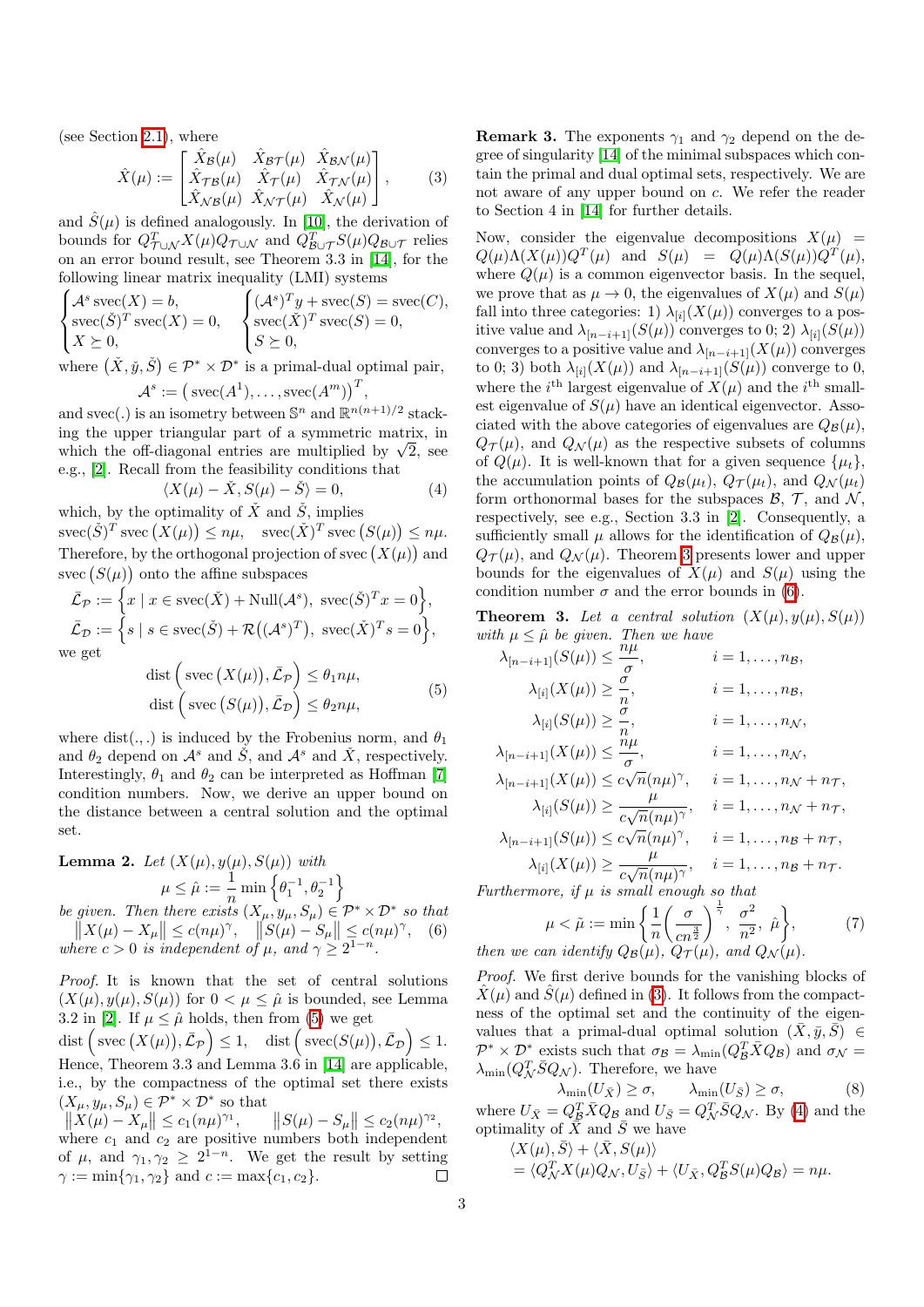Since  $X(\mu) > 0$ , it is immediate that

 $\lambda_{\min}(U_{\bar{S}})$  tr  $(\hat{X}_{\mathcal{N}}(\mu)) \leq \langle \hat{X}_{\mathcal{N}}(\mu), U_{\bar{S}} \rangle \leq n\mu$ ,

which together with  $\left(\frac{\partial}{\partial n}\right)$  implies  $tr\left(\hat{X}_{\mathcal{N}}(\mu)\right) \leq n\mu/\sigma$ . Further, by Lemma  $\boxed{2}$  and Theorem  $\boxed{1}$  there exists  $(X_{\mu}, y_{\mu}, S_{\mu}) \in \mathcal{P}^* \times \mathcal{D}^*$  so that (6) holds for  $\mu \leq \hat{\mu}$  and that  $X_{\mu} = Q_{\mathcal{B}} U_{X_{\mu}} Q_{\mathcal{B}}^T$  for unique  $\overline{U}_{X_{\mu}} \succeq 0$ . All this gives

$$
\frac{1}{\sqrt{n}} \operatorname{tr} \left( Q_{\mathcal{T} \cup \mathcal{N}}^T X(\mu) Q_{\mathcal{T} \cup \mathcal{N}} \right) \leq \| Q_{\mathcal{T} \cup \mathcal{N}}^T X(\mu) Q_{\mathcal{T} \cup \mathcal{N}} \|
$$
  

$$
\leq \| X(\mu) - X_{\mu} \| \leq c(n\mu)^{\gamma}.
$$

In a similar fashion, we can derive upper bounds on  $\text{tr}\left(\hat{S}_{\mathcal{B}}(\mu)\right)$  and  $\text{tr}\left(Q_{\mathcal{B}\cup\mathcal{T}}^T S(\mu)Q_{\mathcal{B}\cup\mathcal{T}}\right).$ 

In the sequel, taking into account the centrality condition  $\lambda_{[i]}(X(\mu))\lambda_{[n-i+1]}(S(\mu)) = \mu,$ 

and the application of Theorem 4.5 in  $[13]$  (i.e., for  $X \in \mathbb{S}^n$ and  $Y \in \mathbb{R}^{n \times k}$  we have  $\lambda_{[n-k+1]}(X) + \ldots + \lambda_{[n]}(X) =$  $\min\{\text{tr}(Y^TXY) \mid Y^T Y = I_n\}\right)$  to  $\text{tr}(\hat{S}_\mathcal{B}(\mu))$ ,  $\text{tr}(\hat{X}_\mathcal{N}(\mu))$ ,  $\text{tr} (Q^T_{\mathcal{T}\cup\mathcal{N}}X(\mu)Q_{\mathcal{T}\cup\mathcal{N}}),$  and  $\text{tr} (Q^T_{\mathcal{B}\cup\mathcal{T}}S(\mu)Q_{\mathcal{B}\cup\mathcal{T}})$  yield the lower and upper bounds. For instance, we get *nµ*

$$
\lambda_{[n-n_B+1]}(S(\mu)) + \ldots + \lambda_{[n]}(S(\mu)) \le \text{tr}\left(\hat{S}_B(\mu)\right) \le \frac{n\mu}{\sigma},
$$
\nwhich gives upper and lower bounds on the  $n_B$  smallest and the  $n$ -al user is computable.

the 
$$
n_{\mathcal{B}}
$$
 largest eigenvalues of  $S(\mu)$  and  $X(\mu)$ , respectively:  
\n
$$
\lambda_{[n-i+1]}(S(\mu)) \le \frac{n\mu}{\sigma}, \quad \lambda_{[i]}(X(\mu)) \ge \frac{\sigma}{n}, \quad i = 1, ..., n_{\mathcal{B}}.
$$

Finally, it can be deducted from the bounds that as  $\mu \to 0$ , the  $n_B$  and  $n_N$  largest eigenvalues of  $X(\mu)$  and  $S(\mu)$  remain positive while the  $n<sub>B</sub>$  and  $n<sub>N</sub>$  smallest eigenvalues of  $S(\mu)$  and  $X(\mu)$  converge to 0, respectively. Additionally, if  $n<sub>T</sub> > 0$ , then there exist a set of  $n<sub>T</sub>$  eigenvalues of  $X(\mu)$  and  $S(\mu)$  both belonging to the interval  $I := [\mu/c\sqrt{n}(n\mu)^{\gamma}, c\sqrt{n}(n\mu)^{\gamma}]$ . Thus, we can identify  $Q_{\mathcal{B}}(\mu)$ ,  $Q_{\mathcal{T}}(\mu)$ , and  $Q_{\mathcal{N}}(\mu)$  when  $\mu \leq \hat{\mu}$  and the intervals *I*,  $(0, n\mu/\sigma]$ , and  $[\sigma/n, \infty)$  are disjoint, i.e., when  $\mu$ 

$$
\frac{\mu}{c\sqrt{n}(n\mu)^{\gamma}} \le c\sqrt{n}(n\mu)^{\gamma}, \qquad \frac{n\mu}{\sigma} < \frac{\mu}{c\sqrt{n}(n\mu)^{\gamma}},
$$
  
\n $c\sqrt{n}(n\mu)^{\gamma} < \frac{\sigma}{n}, \qquad \frac{n\mu}{\sigma} < \frac{\sigma}{n},$   
\na gives the upper bound ( $\sqrt{n}$ ).

which gives the upper bound  $(T)$ .

**Remark 4.** Theorem **3** is used in Section **3** to derive  
bounds for the feasibility of an approximate MC solution.  
Throughout the following sections, 
$$
\mathcal{R}(Q_B(\mu)), \mathcal{R}(Q_{\mathcal{T}}(\mu)),
$$
  
and  $\mathcal{R}(Q_{\mathcal{N}}(\mu))$  with  $\mu < \tilde{\mu}$  are referred to as approxima-  
tions of the subspaces  $\mathcal{B}, \mathcal{T}$ , and  $\mathcal{N}$ , respectively.

#### 3. A rounding procedure for central solutions

We present a rounding procedure which can be viewed as a generalization of the approach in [12]. Even though only approximations of  $\beta$ ,  $\mathcal{T}$ , and  $\mathcal{N}$  are available, from a central solution with sufficiently small  $\mu$  we can make a projection onto the boundary of the positive semidefinite cone to generate a complementary solution with approximate primal-dual feasibility. Such solutions are called approximate MC solutions.

Suppose that a central solution  $(X(\mu), y(\mu), S(\mu))$  and  $Q(\mu) := (Q_{\mathcal{B}}(\mu), Q_{\mathcal{T}}(\mu), Q_{\mathcal{N}}(\mu))$  are given, where  $\mu < \tilde{\mu}$  as defined in Theorem  $3.$  Let  $(X^*, y^*, S^*)$  be an MC solution and define  $\hat{X}^* := \overline{Q}^T(\mu)X^*Q(\mu), \ \hat{S}^* := Q^T(\mu)S^*Q(\mu),$ and  $\hat{A}^i := Q^T(\mu)A^iQ(\mu)$ . Then from the primal feasibility constraints we have

$$
\langle \hat{A}^i, \hat{X}^* \rangle = b_i, \qquad i = 1, \dots, m, \qquad (9)
$$

 $\langle \hat{A}^i, \Lambda(X(\mu)) \rangle = b_i, \qquad i = 1, \dots, m.$  (10) By subtracting  $(10)$  from  $(9)$  for each *i*, for  $\Delta X_B(\mu)$  =  $\hat{X}_{\mathcal{B}}^* - \Lambda_{\mathcal{B}}(X(\mu))$  we get

$$
\langle \hat{A}_{\mathcal{B}}^{i}, \Delta X_{\mathcal{B}}(\mu) \rangle = \langle \hat{A}_{\mathcal{T}}^{i}, \Lambda_{\mathcal{T}}(X(\mu)) \rangle + \langle \hat{A}_{\mathcal{N}}^{i}, \Lambda_{\mathcal{N}}(X(\mu)) \rangle + \xi_{i},
$$
(11)

where the residual term  $\xi_i$  is given by

$$
\xi_i = -\langle \hat{A}_{\mathcal{N}}^i, \hat{X}_{\mathcal{N}}^* \rangle - \langle \hat{A}_{\mathcal{T}}^i, \hat{X}_{\mathcal{T}}^* \rangle - 2 \Big( \langle \hat{A}_{\mathcal{B}\mathcal{T}}^i, \hat{X}_{\mathcal{B}\mathcal{T}}^* \rangle + \langle \hat{A}_{\mathcal{B}\mathcal{N}}^i, \hat{X}_{\mathcal{B}\mathcal{N}}^* \rangle + \langle \hat{A}_{\mathcal{T}\mathcal{N}}^i, \hat{X}_{\mathcal{T}\mathcal{N}}^* \rangle \Big).
$$

Analogously, let  $\hat{C} = Q^T(\mu) C Q(\mu)$ . Then we get

$$
\sum_{i=1}^{m} y_i^* \hat{A}^i + \hat{S}^* = \hat{C}, \tag{12}
$$

$$
\sum_{i=1}^{m} y_i(\mu) \hat{A}^i + \Lambda(S(\mu)) = \hat{C}.
$$
 (13)

By subtracting  $\frac{i-1}{\sqrt{13}}$  from  $\frac{\sqrt{12}}{2}$ , for  $\Delta y_i(\mu) = y_i^* - y_i(\mu)$ and  $\Delta S_{\mathcal{N}}(\mu) = \hat{S}_{\mathcal{N}}^* - \Lambda_{\mathcal{N}}(\hat{S(\mu)})$  we get

$$
\sum_{i=1}^{m} \Delta y_i(\mu) \hat{A}^i + \begin{bmatrix} 0 & 0 & 0 \\ 0 & 0 & 0 \\ 0 & 0 & \Delta S_{\mathcal{N}}(\mu) \end{bmatrix}
$$
\n
$$
= \begin{bmatrix} \Lambda_{\mathcal{B}}(S(\mu)) & 0 & 0 \\ 0 & \Lambda_{\mathcal{T}}(S(\mu)) & 0 \\ 0 & 0 & 0 \end{bmatrix} - \begin{bmatrix} \hat{S}_{\mathcal{B}}^* & \hat{S}_{\mathcal{B}\mathcal{T}}^* & \hat{S}_{\mathcal{B}\mathcal{N}}^* \\ \hat{S}_{\mathcal{T}}^* & \hat{S}_{\mathcal{T}}^* & \hat{S}_{\mathcal{T}\mathcal{N}}^* \\ \hat{S}_{\mathcal{N}\mathcal{B}}^* & \hat{S}_{\mathcal{N}\mathcal{T}}^* & 0 \end{bmatrix}.
$$
\nBoth the right hand sides in (11) and (14) depend on the

chosen MC solution. Thus, the systems  $(11)$  and  $(14)$  may not be solvable if we drop the unknown terms. Instead, we can solve two least square problems to obtain search directions towards primal and dual solutions.

**Remark 5.** For an LO problem embedded in SDO,  $X(\mu)$ and  $S(\mu)$  are diagonal matrices. When the optimal partition is known, the coordinates of variables can be rearranged to get  $Q(\mu) = I_n$ . All this implies that the unknown terms in  $(11)$  and  $(14)$  are just zero for LO.

# *3.1. Primal least square problem*

For the primal problem we solve  
\n
$$
\min \quad \|\Delta X\|^2 + \|e\|_2^2
$$
\n
$$
\text{s.t.} \quad \langle \hat{A}_B^i, \Delta X \rangle - e_i = \langle \hat{A}_\mathcal{T}^i, \Lambda_\mathcal{T}(X(\mu)) \rangle \tag{15}
$$
\n
$$
+ \langle \hat{A}_\mathcal{N}^i, \Lambda_\mathcal{N}(X(\mu)) \rangle, \quad i = 1, \dots, m.
$$

We may assume that  $\hat{A}^i_{\mathcal{B}} \neq 0$  for some *i*. Otherwise, the optimal solution of  $(15)$  would give  $\Delta X^* = 0$ , and thus the effect of the vanishing terms is absorbed in primal infeasibility. For LO we have  $\hat{A}_{\mathcal{B}}^i \neq 0$  for some *i*, since otherwise the primal optimal solution would be trivial.

The optimal solution  $(\Delta X^*, e^*)$  to the auxiliary problem  $\overline{(15)}$  yields  $\tilde{X}_{\mathcal{B}} := \Lambda_{\mathcal{B}}(X(\mu)) + \Delta X^*$  so that  $\langle \hat{A}_{\mathcal{B}}^i, \tilde{X}_{\mathcal{B}} \rangle = b_i + e_i^*, \qquad i = 1, \ldots, m.$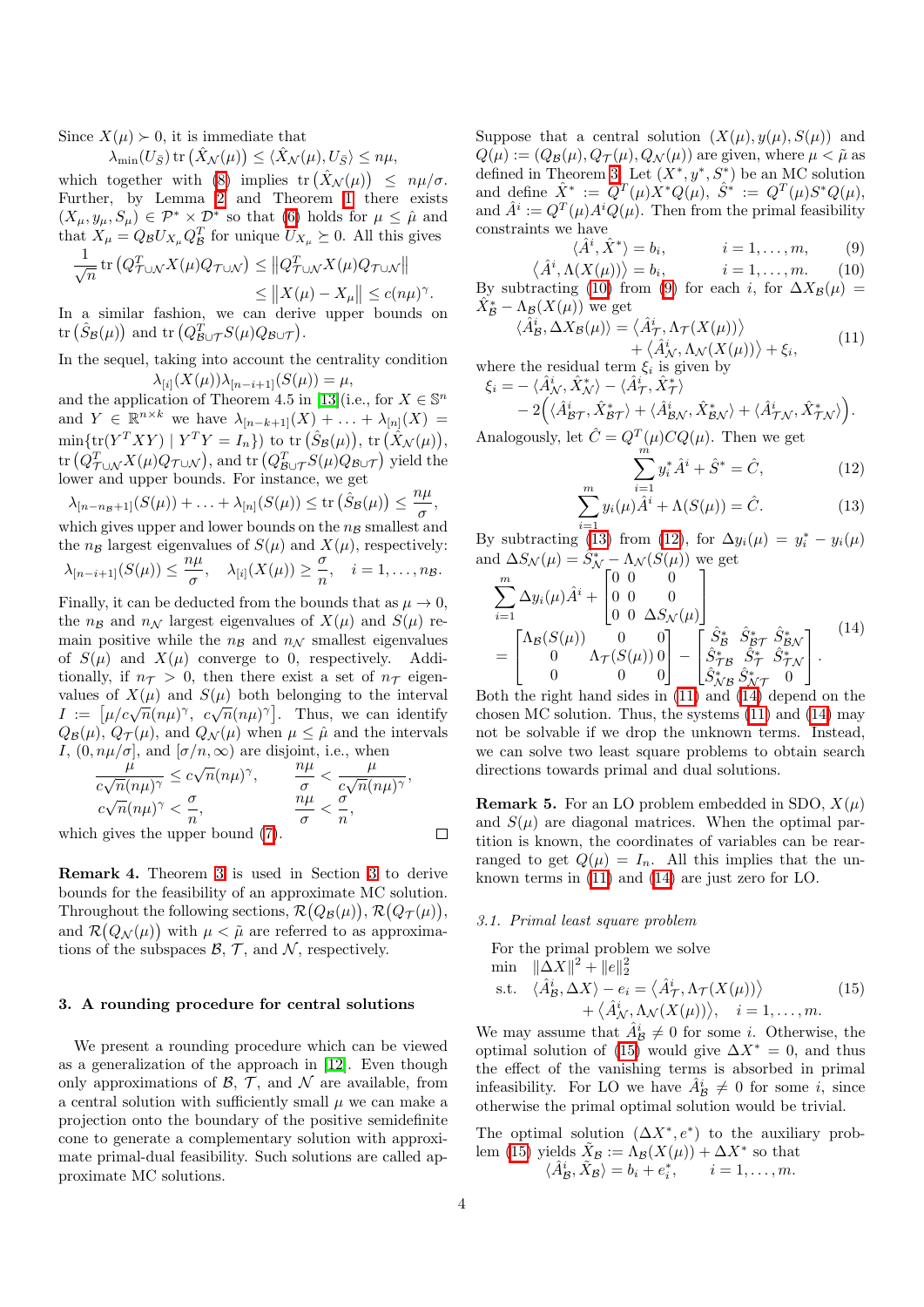Thus,  $\tilde{X}_{\beta}$  is  $\epsilon_p$  infeasible for the primal constraints with  $\epsilon_p := \|e^*\|_2.$ 

Let  $r(n) := n(n+1)/2$  and define

$$
\hat{\mathcal{A}}_{\mathcal{B}}^{s} := (\text{succ}(\hat{A}_{\mathcal{B}}^{1}), \dots, \text{succ}(\hat{A}_{\mathcal{B}}^{m}))^{T},
$$

$$
\mathcal{A} := (\text{vec}(A^{1}), \dots, \text{vec}(A^{m}))^{T},
$$

in which vec :  $\mathbb{R}^{n \times n} \to \mathbb{R}^{n^2}$  is the concatenation of the columns of a matrix. Then problem (15) reduces to

 $\min \quad \|\Delta x\|_2^2 + \|\hat{\mathcal{A}}_{\mathcal{B}}^s \Delta x - \eta\|_2^2$  $(16)$ where  $\Delta x = \text{spec}(\Delta X)$ , and  $\tilde{\eta}_i = \langle \hat{A}^i_{\mathcal{T}}, \Lambda_{\mathcal{T}}(X(\mu)) \rangle +$  $\langle \hat{A}^i_N, \Lambda_N(X(\mu)) \rangle$  denotes the vanishing term, which should be zero for all optimal solutions. Lemma  $\frac{1}{4}$  establishes upper bounds on  $\|\Delta X^*\|$  and  $\|e^*\|_2$ . The bounds depend on the constant (*nB*)

$$
\pi_p := \prod_{k=1}^{r(n_B)} \left\| \left( (\hat{\mathcal{A}}^s_{\mathcal{B}})^T \hat{\mathcal{A}}^s_{\mathcal{B}} + I_{r(n_{\mathcal{B}})} \right)_{.k} \right\|_2,
$$

where  $((\hat{\mathcal{A}}_{\mathcal{B}}^s)^T \hat{\mathcal{A}}_{\mathcal{B}}^s + I_{r(n_{\mathcal{B}})})_{k}$  denotes the  $k^{\text{th}}$  column of  $(\hat{\mathcal{A}}_{\mathcal{B}}^s)^T \hat{\mathcal{A}}_{\mathcal{B}}^s + I_{r(n_{\mathcal{B}})}$ . Using the upper bounds in Lemma 4, Theorem 6 proves that  $\tilde{X}_B \succ 0$  for sufficiently small  $\mu$ .

**Lemma 4.** Let  $(\Delta X^*, e^*)$  be the unique optimal solution *of* (15)*. Then we have*

$$
\|\Delta X^*\| \leq 2\pi_p \sqrt{r(n_B)} \|\mathcal{A}\|^2 \max\left\{\frac{n\sqrt{n_N}\mu}{\sigma}, c\sqrt{nn_T}(n\mu)^\gamma\right\},\
$$
  

$$
\epsilon_p \leq 2\|\mathcal{A}\|\left(\pi_p \sqrt{r(n_B)} \|\mathcal{A}\|^2 + 1\right) \times \max\left\{\frac{n\sqrt{n_N}\mu}{\sigma}, c\sqrt{nn_T}(n\mu)^\gamma\right\}.
$$

*Proof.* The optimality conditions for  $(16)$  are given by

 $\left((\mathcal{A}_{\mathcal{B}}^s)^T \mathcal{A}_{\mathcal{B}}^s + I_{r(n_{\mathcal{B}})}\right) \Delta x = \overline{(\mathcal{A}_{\mathcal{B}}^s)^T \eta},$ (17) where  $(\hat{\mathcal{A}}_{\mathcal{B}}^s)^T \hat{\mathcal{A}}_{\mathcal{B}}^s + I_{r(n_{\mathcal{B}})} \succ 0$ . The unique solution of  $(17)$ can be computed using Cramer's rule [8]:

$$
\Delta x_j^* = \frac{\det \left( \left( (\hat{\mathcal{A}}_{\mathcal{B}}^s)^T \hat{\mathcal{A}}_{\mathcal{B}}^s + I_{r(n_{\mathcal{B}})} \right)^{(j)} \right)}{\det \left( (\hat{\mathcal{A}}_{\mathcal{B}}^s)^T \hat{\mathcal{A}}_{\mathcal{B}}^s + I_{r(n_{\mathcal{B}})} \right)}, \quad j = 1, \dots, r(n_{\mathcal{B}}),
$$

in which the matrix  $((\hat{\mathcal{A}}_{\mathcal{B}}^s)^T \hat{\mathcal{A}}_{\mathcal{B}}^s + I_{r(n_{\mathcal{B}})})^{(j)}$  in the nominator is obtained by substituting the *j*th column of  $(\hat{\mathcal{A}}_{\mathcal{B}}^{s})^{T} \hat{\mathcal{A}}_{\mathcal{B}}^{s} + I_{r(n_{\mathcal{B}})}$  by  $(\hat{\mathcal{A}}_{\mathcal{B}}^{s})^{T} \eta$ . Noting that  $\det \left( (\hat{\mathcal{A}}_{\mathcal{B}}^s)^T \hat{\mathcal{A}}_{\mathcal{B}}^s + I_{r(n_{\mathcal{B}})} \right) \geq 1$ , we can deduce from Hadamard's inequality  $[8]$  that for  $j = 1, \ldots, r(n_B)$ <br>  $\left| \frac{\Delta \alpha^*}{\Delta t} \right| \leq \left| \frac{\Delta \alpha}{\Delta t} \left( \frac{f(\hat{\beta}^s) T - \hat{\beta}^s}{\Delta t} + I \right) \right|$ 

$$
|\Delta x_j^*| \leq \left| \det \left( \left( (\hat{A}_{\mathcal{B}}^s)^T \hat{A}_{\mathcal{B}}^s + I_{r(n_{\mathcal{B}})} \right)^{(j)} \right) \right|
$$
  

$$
\leq ||(\hat{A}_{\mathcal{B}}^s)^T \eta||_2 \prod_{\substack{k=1\\k \neq j}}^{r(n_{\mathcal{B}})} ||((\hat{A}_{\mathcal{B}}^s)^T \hat{A}_{\mathcal{B}}^s + I_{r(n_{\mathcal{B}})})_k||_2
$$

hold. Since the diagonal entries of  $(\hat{\mathcal{A}}_{\mathcal{B}}^s)^T \hat{\mathcal{A}}_{\mathcal{B}}^s + I_{r(n_{\mathcal{B}})}$  are greater than or equal to 1, the norm of each column is at least 1, and thus a uniform bound for  $\Delta x_j^*$  can be derived:

$$
|\Delta x_j^*| \le ||(\hat{\mathcal{A}}_{\mathcal{B}}^s)^T \eta||_2 \prod_{\substack{k=1\\k \neq j}}^{r(n_{\mathcal{B}})} ||((\hat{\mathcal{A}}_{\mathcal{B}}^s)^T \hat{\mathcal{A}}_{\mathcal{B}}^s + I_{r(n_{\mathcal{B}})})_k||_2
$$
  
 
$$
\le \pi_p ||(\hat{\mathcal{A}}_{\mathcal{B}}^s)^T \eta||_2.
$$
 (18)

Then we can conclude from Theorem 3 that

 ⌦ *A*ˆ*i <sup>N</sup> ,*⇤*<sup>N</sup> X*(*µ*) ↵ *n* <sup>p</sup>*n<sup>N</sup> <sup>µ</sup>* <sup>k</sup>*A<sup>i</sup>* k*,* ⌦ *A*ˆ*i <sup>T</sup> ,*⇤*<sup>T</sup> X*(*µ*) ↵ *c* <sup>p</sup>*nn<sup>T</sup>* (*nµ*) k*A<sup>i</sup>* k for *i* = 1*,...,m*, which yields the upper bound *<sup>|</sup>*⌘*i<sup>|</sup>* <sup>2</sup>k*A<sup>i</sup>* <sup>k</sup> max ⇢*<sup>n</sup>* <sup>p</sup>*n<sup>N</sup> <sup>µ</sup> , c*p*nn<sup>T</sup>* (*nµ*) *.* (19)

Consequently, from  $(18)$  and  $(19)$  it follows that  $|\Delta x_j^*| \leq \pi_p ||(\hat{\mathcal{A}}_{\mathcal{B}}^s)^T \eta||_2$ 

$$
\le 2\pi_p\|\mathcal{A}\|^2\max\left\{\frac{n\sqrt{n_{\mathcal{N}}}\mu}{\sigma}, c\sqrt{nn_{\mathcal{T}}}(n\mu)^{\gamma}\right\}
$$

for  $j = 1, \ldots, r(n, B)$ , where we have used the inequality  $\|\hat{\mathcal{A}}_{\mathcal{B}}^s\| \leq \|\mathcal{A}\|$ . As a result, we get

$$
||e^*||_2 = ||\hat{\mathcal{A}}_B^s \Delta x^* - \eta||_2 \le ||\hat{\mathcal{A}}_B^s|| \|\Delta x^*\|_2 + \|\eta\|_2
$$
  
\n
$$
\le 2||\mathcal{A}|| \left(\pi_p \sqrt{r(n_B)} ||\mathcal{A}||^2 + 1\right)
$$
  
\n
$$
\times \max \left\{\frac{n\sqrt{n_N}\mu}{\sigma}, c\sqrt{n n_T}(n\mu)^\gamma\right\}.
$$
  
\ns completes the proof

This completes the proof.

#### *3.2. Dual least square problem*

Let *E* denote a slack matrix as  
\n
$$
E := \begin{bmatrix} E_B & E_{BT} & E_{BN} \\ E_{T} & E_{T} & E_{TN} \\ E_{N} & E_{N} & 0 \end{bmatrix},
$$
\n(20)

which is defined in accordance with the unknown right hand side matrix in  $(14)$ . Then the auxiliary problem for an approximate dual solution is formulated as

$$
\begin{aligned}\n\min \quad & \|\Delta y\|_2^2 + \|\Delta S\|^2 + \|E\|^2 \\
\text{s.t.} \quad & \sum_{i=1}^m \Delta y_i \hat{A}^i + \begin{bmatrix} 0 & 0 & 0 \\ 0 & 0 & 0 \\ 0 & 0 & \Delta S \end{bmatrix} - E \\
& = \begin{bmatrix} \Lambda_B(S(\mu)) & 0 & 0 \\ 0 & \Lambda_{\mathcal{T}}(S(\mu)) & 0 \\ 0 & 0 & 0 \end{bmatrix}.\n\end{aligned} \tag{21}
$$

The optimal solution  $(\Delta y^*, \Delta S^*, E^*)$  gives  $\tilde{y}_i := y_i(\mu) +$  $\Delta y_i^*$  for  $i = 1, ..., m$  and  $\tilde{S}_\mathcal{N} := \Lambda_\mathcal{N}(S(\mu)) + \Delta S^*$  with  $\epsilon_d$ infeasibility for the dual constraints, where

$$
\epsilon_d := \|E^*\|.
$$

For the sake of clarity, in what follows, auxiliary problem (21) is represented in vector form. To do so, analogous to the definition of  $A$ , we apply the vec(.) operator to each block of  $\ddot{A}_i$  to form  $\ddot{A}_B$ ,  $\ddot{A}_N$ ,  $\ddot{A}_T$ ,  $\ddot{A}_{B}$ ,  $\ddot{A}_{B}$ , and  $\ddot{A}_{T}$ . Thus, problem  $(21)$  reduces to the least square problem

$$
\begin{aligned}\n\min \quad & \|\Delta y\|_{2}^{2} + \left\|\hat{\mathcal{A}}_{\mathcal{N}}^{T} \Delta y\right\|_{2}^{2} + \left\|\hat{\mathcal{A}}_{\mathcal{B}}^{T} \Delta y - \zeta_{\mathcal{B}}\right\|_{2}^{2} \\
&+ \left\|\hat{\mathcal{A}}_{\mathcal{T}}^{T} \Delta y - \zeta_{\mathcal{T}}\right\|_{2}^{2} + 2\left\|\hat{\mathcal{A}}_{\mathcal{B}\mathcal{T}}^{T} \Delta y\right\|_{2}^{2} \\
&+ 2\left\|\hat{\mathcal{A}}_{\mathcal{B}\mathcal{N}}^{T} \Delta y\right\|_{2}^{2} + 2\left\|\hat{\mathcal{A}}_{\mathcal{TN}}^{T} \Delta y\right\|_{2}^{2},\n\end{aligned} \tag{22}
$$

where  $\zeta_{\mathcal{B}} = \text{vec}(\Lambda_{\mathcal{B}}(S(\mu)))$  and  $\zeta_{\mathcal{T}} = \text{vec}(\Lambda_{\mathcal{T}}(S(\mu)))$ . Lemma  $5$  establishes upper bounds on  $\epsilon_d$  and  $||\Delta S^*||$ . For the upper bounds we define the positive definite matrix

$$
\mathcal{H} := \hat{\mathcal{A}}_{\mathcal{B}} \hat{\mathcal{A}}_{\mathcal{B}}^T + \hat{\mathcal{A}}_{\mathcal{T}} \hat{\mathcal{A}}_{\mathcal{T}}^T + \hat{\mathcal{A}}_{\mathcal{N}} \hat{\mathcal{A}}_{\mathcal{N}}^T + 2 \hat{\mathcal{A}}_{\mathcal{B}} \tau \hat{\mathcal{A}}_{\mathcal{B}}^T + 2 \hat{\mathcal{A}}_{\mathcal{B}} \tau \hat{\mathcal{A}}_{\mathcal{B}}^T + 2 \hat{\mathcal{A}}_{\mathcal{B}} \tau \hat{\mathcal{A}}_{\mathcal{B}}^T + 2 \hat{\mathcal{A}}_{\mathcal{B}} \tau \hat{\mathcal{A}}_{\mathcal{B}}^T
$$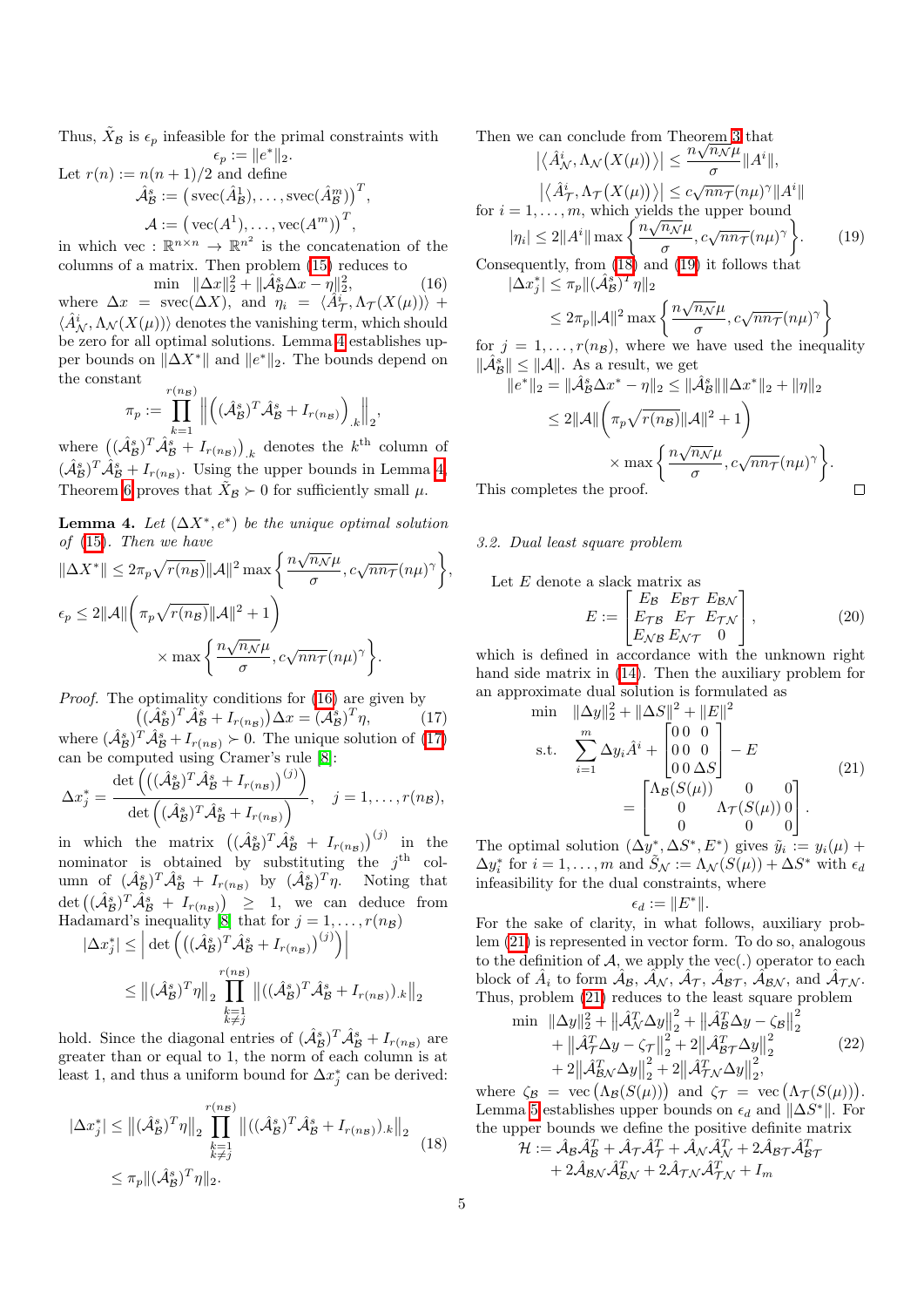and constant

$$
\pi_d:=\prod_{k=1}^m\|\mathcal{H}_{.k}\|_2,
$$

where  $\mathcal{H}_k$  denotes the  $k^{\text{th}}$  column of  $\mathcal{H}_k$ . Theorem 6 proves that for sufficiently small  $\mu$  we have  $\tilde{S}_N \succ 0$ .

Lemma 5. *Problem* (21) *has a unique optimal solution*  $(\Delta y^*, \Delta S^*, E^*)$ , which satisfies

$$
\|\Delta S^*\| \leq 2\pi_d \sqrt{m} \|\mathcal{A}\|^2 \max\left\{\frac{n\sqrt{n_B}\mu}{\sigma}, c\sqrt{n n_T}(n\mu)^{\gamma}\right\},\
$$

$$
\epsilon_d \leq \sqrt{2}(4\pi_d \sqrt{m} \|\mathcal{A}\|^2 + 1) \max\left\{\frac{n\sqrt{n_B}\mu}{\sigma}, c\sqrt{n n_T}(n\mu)^{\gamma}\right\}.
$$

*Proof.* For the sake of simplicity we define

 $\varphi := \mathcal{A}_{\mathcal{B}}\zeta_{\mathcal{B}} + \mathcal{A}_{\mathcal{T}}\zeta_{\mathcal{T}}.$ 

The optimality conditions for  $(22)$  can be written as  $\mathcal{H}\Delta y = \varphi$ , where  $\mathcal{H} \succ 0$ . The unique solution of this system can be computed by using Cramer's rule as follows

$$
\Delta y_i^* = \frac{\det(\mathcal{H}^{(i)})}{\det(\mathcal{H})}, \qquad i = 1, \dots, m,
$$

where matrix  $\mathcal{H}^{(i)}$  in the nominator is obtained by substituting the *i*<sup>th</sup> column of *H* by  $\varphi$ . Therefore, for *i* =  $1, \ldots, m$ , using  $\det(\mathcal{H}) \geq 1$  we get

$$
|\Delta y_i^*| \leq |\det(\mathcal{H}^{(i)})| \leq ||\varphi||_2 \prod_{\substack{k=1 \ k \neq i}}^m ||\mathcal{H}_{.k}||_2 \leq \pi_d ||\varphi||_2,
$$

where the second inequality follows from Hadamard's inequality. Note that  $\prod_{k=1, k\neq i}^{m} ||\mathcal{H}_{k}||_{2} \leq \pi_{d}$ , since the diagonal entries of  $H$  are at least 1. Furthermore, from Theorem  $3$  we get

$$
\begin{aligned} \|\varphi\|_2 &\leq \|\hat{\mathcal{A}}_{\mathcal{B}}\zeta_{\mathcal{B}}\|_2 + \|\hat{\mathcal{A}}_{\mathcal{T}}\zeta_{\mathcal{T}}\|_2 \\ &\leq 2\|\mathcal{A}\| \max\left\{\frac{n\sqrt{n_{\mathcal{B}}\mu}}{\sigma}, \ c\sqrt{n_{\mathcal{T}}}(n\mu)^{\gamma}\right\}, \end{aligned}
$$

which leads to

$$
|\Delta y_i^*| \le 2\pi_d ||\mathcal{A}|| \max \left\{ \frac{n\sqrt{n_B}\mu}{\sigma}, \ c\sqrt{n n_T}(n\mu)^\gamma \right\}.
$$
 (23)

Consequently, from (23) we have

$$
\|\Delta S^*\| = \|(\hat{\mathcal{A}}_{\mathcal{N}})^T \overline{\Delta y}^*\|_2
$$
  
\n
$$
\leq 2\pi_d \sqrt{m} \|\mathcal{A}\|^2 \max \left\{ \frac{n\sqrt{n_B} \mu}{\sigma}, c\sqrt{n n_T} (n\mu)^{\gamma} \right\}.
$$

Then we derive bounds on the components of  $E^*$  as follows  $\theta$ **B**  $\theta$ *T***<sup>T</sup>** 

$$
||E_{\mathcal{B}}^{*}|| = ||A_{\mathcal{B}}^{T} \Delta y^{*} - \zeta_{\mathcal{B}}||_{2}
$$
  
\n
$$
\leq 2\pi_{d}\sqrt{m}||\mathcal{A}||^{2} \max \left\{ \frac{n\sqrt{n_{\mathcal{B}}}\mu}{\sigma}, c\sqrt{n_{\mathcal{B}}}\tau(n\mu)^{\gamma} \right\} + \frac{n\sqrt{n_{\mathcal{B}}}\mu}{\sigma}
$$
  
\n
$$
\leq (2\pi_{d}\sqrt{m}||\mathcal{A}||^{2} + 1) \max \left\{ \frac{n\sqrt{n_{\mathcal{B}}}\mu}{\sigma}, c\sqrt{n_{\mathcal{B}}}\tau(n\mu)^{\gamma} \right\},
$$
  
\n
$$
||E_{\mathcal{T}}^{*}|| = ||\mathcal{A}_{\mathcal{T}}^{T} \Delta y^{*} - \zeta_{\mathcal{T}}||_{2}
$$
  
\n
$$
\leq 2\pi_{d}\sqrt{m}||\mathcal{A}||^{2} \max \left\{ \frac{n\sqrt{n_{\mathcal{B}}}\mu}{\sigma}, c\sqrt{n_{\mathcal{B}}}\tau(n\mu)^{\gamma} \right\}
$$
  
\n
$$
+ c\sqrt{n_{\mathcal{B}}}\tau(n\mu)^{\gamma}
$$
  
\n
$$
\leq (2\pi_{d}\sqrt{m}||\mathcal{A}||^{2} + 1) \max \left\{ \frac{n\sqrt{n_{\mathcal{B}}}\mu}{\sigma}, c\sqrt{n_{\mathcal{B}}}\tau(n\mu)^{\gamma} \right\},
$$
  
\n
$$
||E_{\mathcal{B}\mathcal{T}}^{*}||, ||E_{\mathcal{B}\mathcal{N}}^{*}||, ||E_{\mathcal{T}\mathcal{N}}^{*}||
$$
  
\n
$$
\leq 2\pi_{d}\sqrt{m}||\mathcal{A}||^{2} \max \left\{ \frac{n\sqrt{n_{\mathcal{B}}}\mu}{\sigma}, c\sqrt{n_{\mathcal{B}}}\tau(n\mu)^{\gamma} \right\}.
$$

Finally, we get

$$
||E^*||^2 \le \left( 2\left(2\pi_d\sqrt{m}||\mathcal{A}||^2 + 1\right)^2 + 6\left(2\pi_d\sqrt{m}||\mathcal{A}||^2\right)^2 \right) \times \left(\max\left\{\frac{n\sqrt{n_B}\mu}{\sigma}, c\sqrt{nn_T}(n\mu)^{\gamma}\right\}\right)^2,
$$
  
which gives the upper bound on  $\epsilon_d$ .

which gives the upper bound on  $\epsilon_d$ .

# *3.3. Cone feasibility*

Solving  $(15)$  and  $(21)$  yields a complementary so- $\lim_{\epsilon \to 0} \left( Q_B(\mu) \tilde{X}_B Q_B^T(\mu), \tilde{y}, Q_{\mathcal{N}}(\mu) \tilde{S}_{\mathcal{N}} Q_{\mathcal{N}}^T(\mu) \right)$  with  $\epsilon :=$  $\max{\{\epsilon_p, \epsilon_d\}}$  infeasibility w.r.t. the linear constraints. Theorem  $\overline{6}$  shows that for sufficiently small  $\mu$ , the rounding procedure yields a primal-dual solution with  $\tilde{X}_B$ ,  $\tilde{S}_N$   $\succeq$  0.

**Theorem 6.** Let  $\vartheta_1 := 2n^2 ||\mathcal{A}||^2$ ,  $\vartheta_2 := 2cn^{\frac{3}{2}}\sqrt{n_{\mathcal{T}}}||\mathcal{A}||^2$ , *and*

$$
\mu^r := \min \left\{ \frac{\sigma^2}{\vartheta_1 \max\{\pi_p \sqrt{r(n_B)n_N}, \pi_d \sqrt{mn_B}\}}, \frac{1}{n} \left( \frac{\sigma}{\vartheta_2 \max\{\pi_p \sqrt{r(n_B)}, \pi_d \sqrt{m}\}} \right)^{\frac{1}{\gamma}}, \tilde{\mu} \right\}.
$$
  
If  $\mu < \mu^r$ , then we have  $\tilde{X}_B, \tilde{S}_N > 0$ .

*Proof.* We only need to show that for  $\mu < \mu^r$  the rounding procedure results in  $\tilde{X}_B$ ,  $\tilde{S}_N$   $\succ$  0. Noting that

 $|\lambda_{\min}(\Delta X^*)| \leq ||\Delta X^*||$ ,  $|\lambda_{\min}(\Delta S^*)| \leq ||\Delta S^*||$ , we conclude from Theorem  $3$ , and Lemmas  $4$  and  $5$  that  $\lambda_{\min}(\tilde{X}_{\mathcal{B}}) \geq \lambda_{\min}(\Lambda_{\mathcal{B}}(X(\mu))) + \lambda_{\min}(\Delta X^*)$ 

$$
\geq \frac{\sigma}{n} - 2\pi_p \sqrt{r(n_B)} ||A||^2 \max \left\{ \frac{n\sqrt{n_N}\mu}{\sigma}, c\sqrt{n n_T}(n\mu)^{\gamma} \right\},
$$
  

$$
\lambda_{\min}(\tilde{S}_N) \geq \lambda_{\min}(\Lambda_N(S(\mu))) + \lambda_{\min}(\Delta S^*)
$$
  

$$
\geq \frac{\sigma}{n} - 2\pi_d \sqrt{m} ||A||^2 \max \left\{ \frac{n\sqrt{n_B}\mu}{\sigma}, c\sqrt{n n_T}(n\mu)^{\gamma} \right\}.
$$
  
Consequently,  $\tilde{X}_B, \tilde{S}_N \succ 0$  holds if  

$$
2\pi_p \sqrt{r(n_B)} ||A||^2 \max \left\{ \frac{n\sqrt{n_N}\mu}{\sigma}, c\sqrt{n n_T}(n\mu)^{\gamma} \right\} < \frac{\sigma}{n},
$$
  

$$
2\pi_d \sqrt{m} ||A||^2 \max \left\{ \frac{n\sqrt{n_B}\mu}{\sigma}, c\sqrt{n n_T}(n\mu)^{\gamma} \right\} < \frac{\sigma}{n}.
$$

# *3.4. Rounding procedure*

Now, we can outline a simple procedure which yields an approximate MC solution.

| Algorithm 1 Rounding procedure for SDO                                                                                                                                                                                  |
|-------------------------------------------------------------------------------------------------------------------------------------------------------------------------------------------------------------------------|
| <b>Input</b> $(X(\mu), y(\mu), S(\mu))$ , where $\mu < \mu^r$ is fixed.<br><b>Do</b> Solve least square problem $(15)$ to get $\tilde{X}_{\mathcal{B}}$ .                                                               |
| Solve least square problem $(21)$ to get $(\tilde{y}, \tilde{S}_{\mathcal{N}})$ .<br><b>Return</b> $(Q_B(\mu) \tilde{X}_B Q_B^T(\mu), \tilde{y}, Q_{\mathcal{N}}(\mu) \tilde{S}_{\mathcal{N}} Q_{\mathcal{N}}^T(\mu)).$ |

Even though Algorithm  $\boxed{1}$  produces an approximate MC solution and needs the eigenvalue decomposition of a central solution, it relies on solving two linear systems of equations with better conditioned coefficient matrices than the Jacobian of the Newton system.